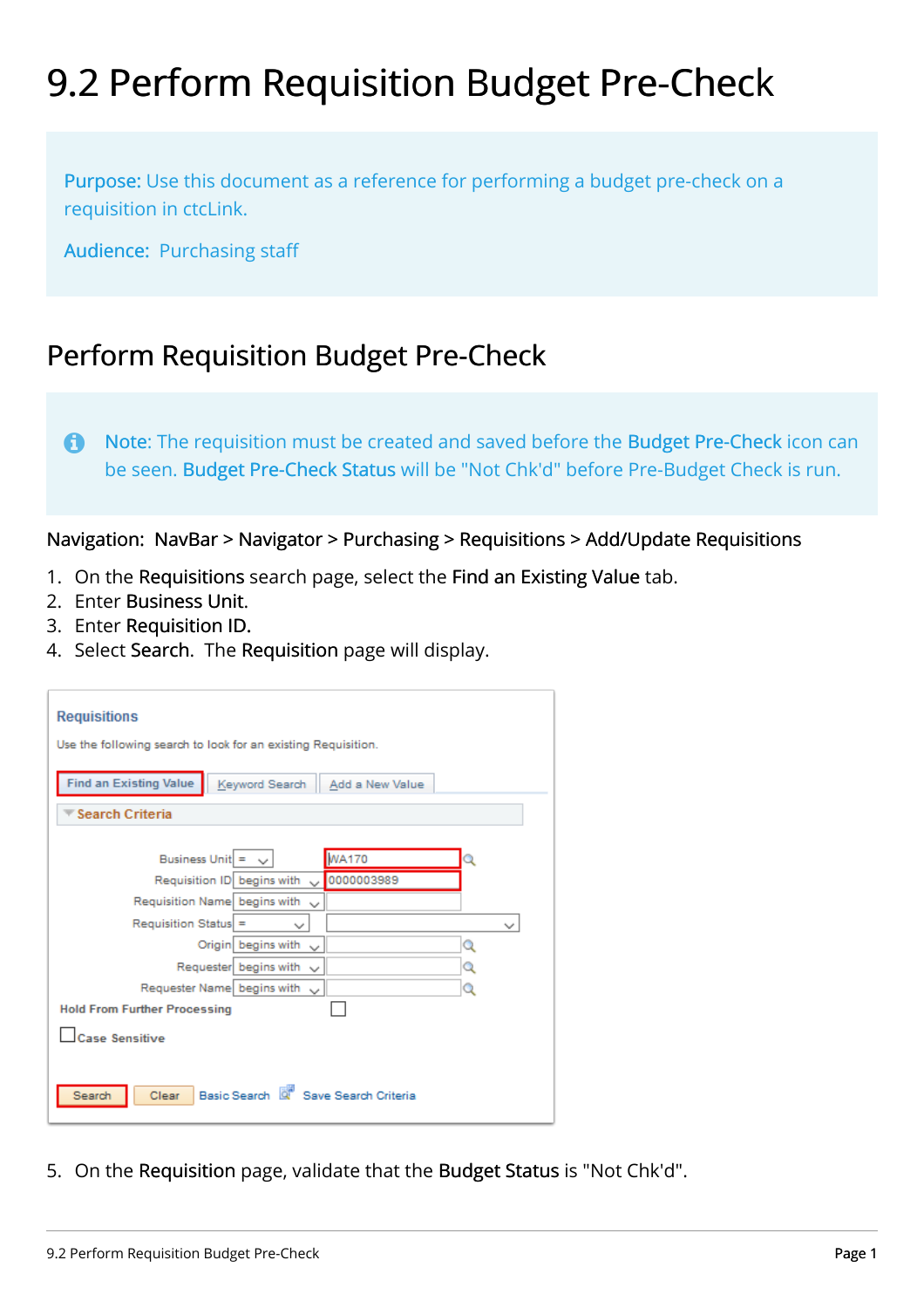6. Select the Budget Pre-Check icon in Budget Status. System starts to perform Pre-Budget Check. This process can take 1-2 minutes.

| Requisition                                              |                           |                                                    |         |                  |                           |                         |   |                          |                              |                                   |           |               |                     |
|----------------------------------------------------------|---------------------------|----------------------------------------------------|---------|------------------|---------------------------|-------------------------|---|--------------------------|------------------------------|-----------------------------------|-----------|---------------|---------------------|
| <b>Business Unit WA170</b>                               |                           |                                                    |         |                  |                           | Status Open             |   | $\overline{\mathbf{v}}$  | x                            |                                   |           |               |                     |
|                                                          | Requisition ID 0000003989 |                                                    |         |                  |                           | Budget Status Not Chk'd |   |                          |                              |                                   |           |               |                     |
| Requisition Name Centeplace 7-30-18                      |                           |                                                    |         |                  |                           |                         |   |                          | Hold From Further Processing |                                   |           |               |                     |
| $\overline{\phantom{a}}$ Header $\overline{\phantom{a}}$ |                           |                                                    |         |                  |                           |                         |   |                          |                              |                                   |           |               |                     |
|                                                          | *Requester 101009508      | $\alpha$<br>Payton King                            |         |                  |                           |                         |   |                          |                              |                                   |           |               |                     |
| *Requisition Date 09/12/2018                             |                           | 31,<br>Requester Info                              |         |                  |                           |                         |   |                          |                              |                                   |           |               |                     |
|                                                          | Origin ONL                | Q<br>On Line Entry                                 |         |                  |                           |                         |   |                          |                              |                                   |           |               |                     |
| *Currency Code USD                                       |                           | Q<br>Dollar                                        |         |                  |                           |                         |   |                          |                              |                                   |           |               |                     |
| Accounting Date 09/12/2018                               |                           | 同                                                  |         |                  |                           |                         |   |                          |                              |                                   |           |               |                     |
|                                                          |                           | Requisition Defaults Add Comments                  |         |                  | <b>Amount Summary</b>     |                         |   |                          |                              |                                   |           |               |                     |
|                                                          |                           | <b>Requisition Activities Add Request Document</b> |         |                  | <b>Total Amount</b>       |                         |   |                          |                              |                                   |           |               |                     |
|                                                          | <b>Document Status</b>    |                                                    |         |                  |                           |                         |   | 138.00                   | <b>USD</b>                   |                                   |           |               |                     |
| Add Items From 2                                         |                           |                                                    |         |                  | Select Lines To Display 2 |                         |   |                          |                              |                                   |           |               |                     |
|                                                          | Purchasing Kit            | Catalog                                            |         |                  | Search for Lines          |                         |   |                          |                              |                                   |           |               |                     |
|                                                          | Item Search               | <b>Requester Items</b>                             |         | Line             | Q<br>To                   |                         |   | Retrieve                 |                              |                                   |           |               |                     |
|                                                          |                           |                                                    |         |                  |                           |                         |   |                          |                              |                                   |           |               |                     |
| $Line \ (2)$                                             |                           |                                                    |         |                  |                           |                         |   |                          |                              | Personalize   Find   View All   2 |           |               | First 1 of 1 2 Last |
| <b>Details</b><br>Ship To/Due Date                       | <b>Status</b>             | Supplier Information                               |         | Item Information | Attributes                | Contract                |   | <b>Sourcing Controls</b> | (FFFE)                       |                                   |           |               |                     |
|                                                          |                           | <b>Description</b>                                 |         | Quantity         | *UOM                      | Category                |   | Price                    | Merchandise<br>Amount        | <b>Status</b>                     |           |               |                     |
| Item<br>Line                                             | $\bullet$                 | Centerplace Use                                    | 6<br>田園 | 1.0000           | NTE Q                     | 971                     | Q | 138.00000                | 138.00 Open                  |                                   | $\circ$ 0 | $\frac{1}{2}$ | $+$ $-$             |
| 1 階                                                      |                           |                                                    |         |                  |                           |                         |   |                          |                              |                                   |           |               |                     |

- 7. Verify that the Budget Status is now "Prov Valid".
- 8. If errors are found, Budget Status shows "Error". Fix the error(s) as needed and try again.
- 9. Select Save.

| Requisition                         |                                                                           |                         |                                             |  |                       |                                              |          |                   |                                   |               |           |                 |                     |
|-------------------------------------|---------------------------------------------------------------------------|-------------------------|---------------------------------------------|--|-----------------------|----------------------------------------------|----------|-------------------|-----------------------------------|---------------|-----------|-----------------|---------------------|
|                                     | $\overline{\mathbf{v}}$<br>x<br>Status Open<br><b>Business Unit WA170</b> |                         |                                             |  |                       |                                              |          |                   |                                   |               |           |                 |                     |
|                                     | Requisition ID 0000003989                                                 |                         |                                             |  |                       | 痬<br>ligi<br><b>Budget Status Prov Valid</b> |          |                   |                                   |               |           |                 |                     |
| Requisition Name Centeplace 7-30-18 |                                                                           |                         | Hold From Further Processing                |  |                       |                                              |          |                   |                                   |               |           |                 |                     |
| $\blacktriangledown$ Header (2)     |                                                                           |                         |                                             |  |                       |                                              |          |                   |                                   |               |           |                 |                     |
|                                     | *Requester 101009508                                                      | $\alpha$                | Payton King                                 |  |                       |                                              |          |                   |                                   |               |           |                 |                     |
| *Requisition Date 09/12/2018        |                                                                           | $\overline{\mathbf{H}}$ | Requester Info                              |  |                       |                                              |          |                   |                                   |               |           |                 |                     |
|                                     | Origin ONL                                                                | Q                       | On Line Entry                               |  |                       |                                              |          |                   |                                   |               |           |                 |                     |
| *Currency Code USD                  |                                                                           | Q                       | Dollar                                      |  |                       |                                              |          |                   |                                   |               |           |                 |                     |
| Accounting Date 09/12/2018          |                                                                           | n                       |                                             |  |                       |                                              |          |                   |                                   |               |           |                 |                     |
|                                     |                                                                           |                         | Requisition Defaults Add Comments           |  | <b>Amount Summary</b> |                                              |          |                   |                                   |               |           |                 |                     |
|                                     | <b>Document Status</b>                                                    |                         | Requisition Activities Add Request Document |  |                       | <b>Total Amount</b>                          |          | 138.00            | <b>USD</b>                        |               |           |                 |                     |
| Add Items From 2                    |                                                                           |                         |                                             |  |                       | Select Lines To Display 2                    |          |                   |                                   |               |           |                 |                     |
|                                     | Purchasing Kit<br>Item Search                                             |                         | Catalog<br><b>Requester Items</b>           |  | Line                  | Search for Lines<br>Q<br>To                  |          | Retrieve          |                                   |               |           |                 |                     |
| Line $(2)$                          |                                                                           |                         |                                             |  |                       |                                              |          |                   | Personalize   Find   View All   2 |               |           |                 | First 1 of 1 D Last |
| <b>Details</b><br>Ship To/Due Date  | Status                                                                    |                         | Supplier Information                        |  | Item Information      | Attributes                                   | Contract | Sourcing Controls | (111)                             |               |           |                 |                     |
| Line<br>Item                        |                                                                           | <b>Description</b>      |                                             |  | Quantity              | *UOM                                         | Category | Price             | <b>Merchandise</b><br>Amount      | <b>Status</b> |           |                 |                     |
| 1 階                                 | Q                                                                         | Centerplace Use         | 山區                                          |  | 6 1.0000              | NTE Q                                        | 971<br>Q | 138.00000         | 138.00 Open                       |               | $\odot$ 0 | $\overline{10}$ | $+$ $-$             |
|                                     |                                                                           |                         |                                             |  |                       |                                              |          |                   |                                   |               |           |                 |                     |